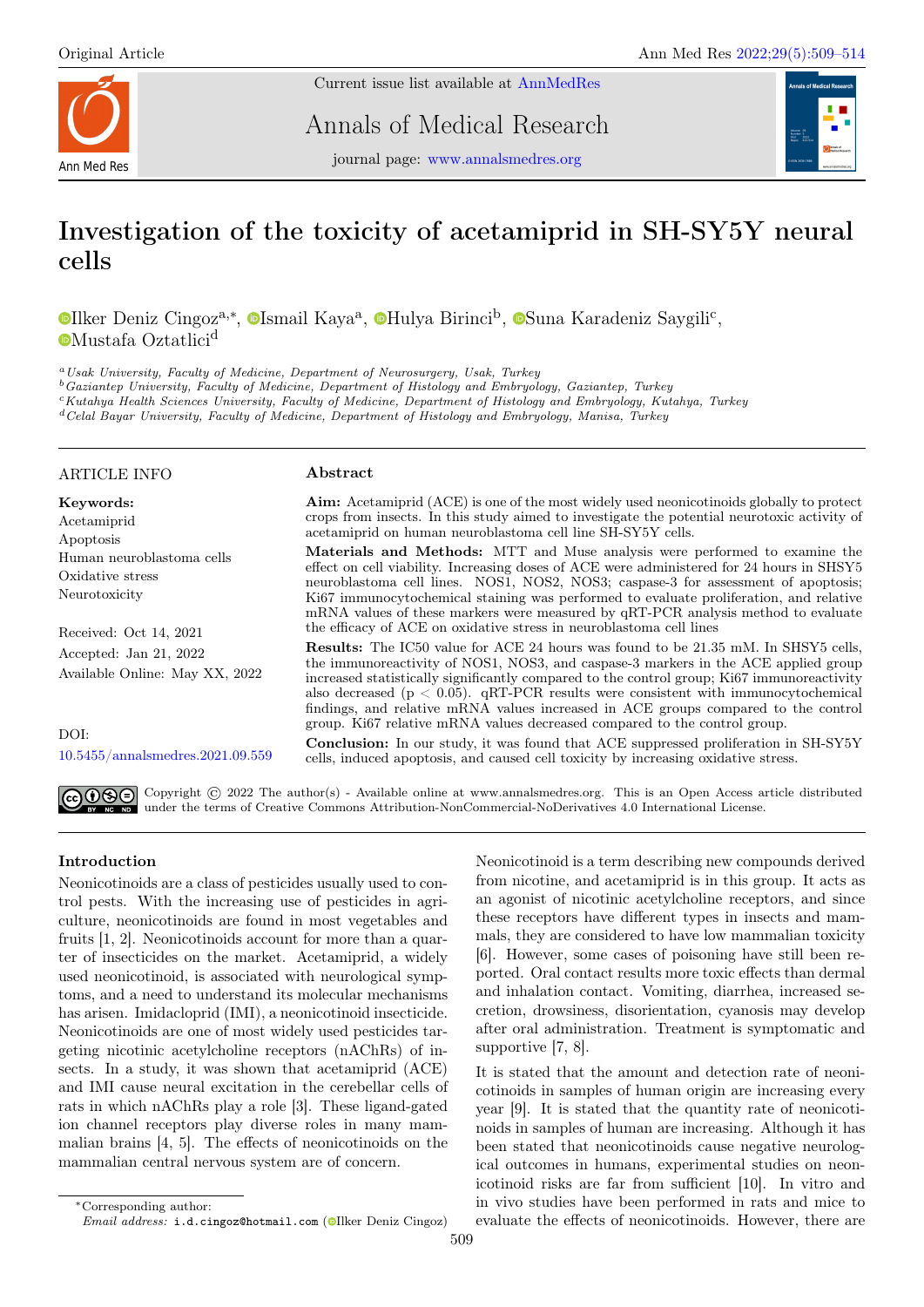differences in the amino acid sequence of nAChR subunits between rodents and humans [11, 12].

The dopaminergic neuronal cell line SH-SY5Y from human neuroblastoma has been employed as an in vitro model for neurotoxicity studies [13, 14]. This study aimed to evaluate the potential neurotoxicity effect of ACE on human neuroblastoma cell line SH-SY5Y cells through apoptosis and oxidative stress parameters.

## Materials and Methods

#### Cell culture

Neuroblastoma cell line SH\_SY5 was obtained from ATCC (Manassas, VA, USA). Cancer cells were grown in DMEM/F12 medium appended with 10% heat-inactivated fetal bovine serum, 2 mM L-glutamine and antibiotics. Cells were cultivate at 37°C in an incubator with a 5% CO2 atmosphere and 95% humidity. Cells were passaged using 0.25% trypsin/EDTA and sowed in fresh medium [15]. In addition, cells were regularly monitored for mycoplasma contamination.

## MTT analyses

After trypsinization with 0.25% trypsin+EDTA, the collected cells were centrifuged at 1200 rpm and 4 °C for 5 minutes. Then approximately 104 cells seeded overnight in 96 well plates. ACE was dissolved in medium SHSY5 cells, were treated with 1, 2,5, 5 10, 25, and 50 mM  $ACE$ for 24 hours, and cell viability was determined by 3-3-(4,5- D-methylthiazole-2-yl)-2,5- diphenyltetrazolium bromide, thiazolyl blue (MTT) test at 550 nm with a microplate reader (BioTek; Winooski, VT) method, in vitro [16]. Assay was repeated 3 times for statistical analysis.

## Muse analyses

The apoptotic cell distribution was determined using the MUSE Annexin V & Dead Cell Kit (Merck MCH100105) according to the manufacturer's instructions [17]. Briefly, after treatment with IC50 concentration of ACE for 24 hours all cells were collected and diluted with PBS containing 1% bovine serum albumin (BSA) as a dilution buffer to a concentration of 5x105cells/ml. Cells were then analyzed using the flow cytometry based Muse™ Cell Analyzer instrument. As a marker of early and late apoptotic processes, annexin-V/7-aminoactinomycin D (7-AAD) staining was used [18]. The apoptotic ratio was determined by the identification of four populations: (i) nonapoptotic cells, not undergoing detectable apoptosis: Annexin V  $(-)$ and 7-AAD  $(-)$ ; (ii) early apoptotic cells, Annexin V  $(+)$ and 7-AAD  $(-)$ ; (iii) late apoptotic cells, Annexin V  $(+)$ and 7-AAD (+); (iv) cells that have died through nonapoptotic pathway: Annexin V (−) and 7-AAD (+). The samples were determined by the Muse Cell Analyzer. The measurements were performed in triplicate and repeated three times.

## Immunocytochemistry staining

Cells were divided into two groups as control group and ACE-treated group. The cells in the control group did not add anything to the media. Cells in the control group were

under standard culture conditions; ACE-treated groups were incubated with ACE for 24 h at calculated IC50 values. After the incubation, cells were fixed with 4% paraformaldehyde and washed with PBS. Samples washed with PBS and each were incubated with 3% H2O2 (Merck, USA) at room temperature for to inhibit endogenous peroxidase activity. After the cells were incubated with blocking solution (Invitrogen, 859043) at room temperature, the blocking solution was withdrawn without washing, and the primary antibodies NOS1 (Bioorbyt, orb251481), NOS2 (Bioss, bs-2072R), NOS3 (Bioss, bs-13074R) , Ki67 (Bioss, bs-23105R), and caspase-3 (Bioss, bs-0081R) at a dilution of 1:100 were applied and incubated overnight at 4 ° C. The next day, antibodies were removed by washing thrice with PBS, and biotinylated secondary antibody was added and incubated. After each, streptavidin was incubated with hydrogen peroxidase (Invitrogen, 859043) at room temperature. After washing again with PBS, samples that had been incubated with Diaminobenzidine (DAB) (Scytek, AEM080) for 5 min were washed with distilled water to determine the visibility of the immunocytochemical reaction. Samples stained with Mayer's hematoxylin for 2–3 min were washed in distilled water and then covered with a covering medium (Spring Bioscience-DMM125). Quantitative results of immunohistochemical staining were performed using free Fiji by Patera et al. It was done as described. After the color deconvolution is applied to the microphotographs belonging to the groups, DAB, the average gray value was calculated from the image. Optical Density; Optical density was calculated using the formula log (maximum gray density / average gray density). Data are presented as optical density  $\pm$  standard deviation.

## RNA extraction and quantitative reverse transcription PCR

Total RNA isolation was performed using PureLink RNA Mini Kit (Invitrogen, Cat. No: 12183018A) according to the kit protocol. Qualitative and quantitative analyzes of the obtained RNAs were performed spectrophotometrically using the MaestroNano (MaestroGen, USA) device. Isolated RNA samples were converted to complementary DNA (cDNA) using the High-Capacity RNA-tocDNA kit (Cat. no: 4368814; Invitrogen Corp., Carlsbad, CA, USA). Forward and reverse primer sets of Caspase 3, NOS1, NOS2, NOS3 and Ki67 genes were purchased from Sentegen Biotech, Ankara, Turkey (Table 1). SYBR Green PCR Master Mix (Cat. no: 4344463; ThermoFisher Scienti c, Inc., Waltham, MA, USA) was used to determine change in gene expressions and the reactions were assessed using the StepOnePlus Real-Time PCR System. GAPDH was used as a reference gene, and the relative gene expression differences were calculated using the comparative threshold cycle  $(2-\Delta\Delta\text{Ct})$  method. The primers of the genes used in the qPCR analysis are shown in Table 1.

## Statistical analysis

Statistical analysis was performed using GraphPad Prism version 7 software. All the data were presented as mean  $\pm$  standard deviation (SD). The Student t test was used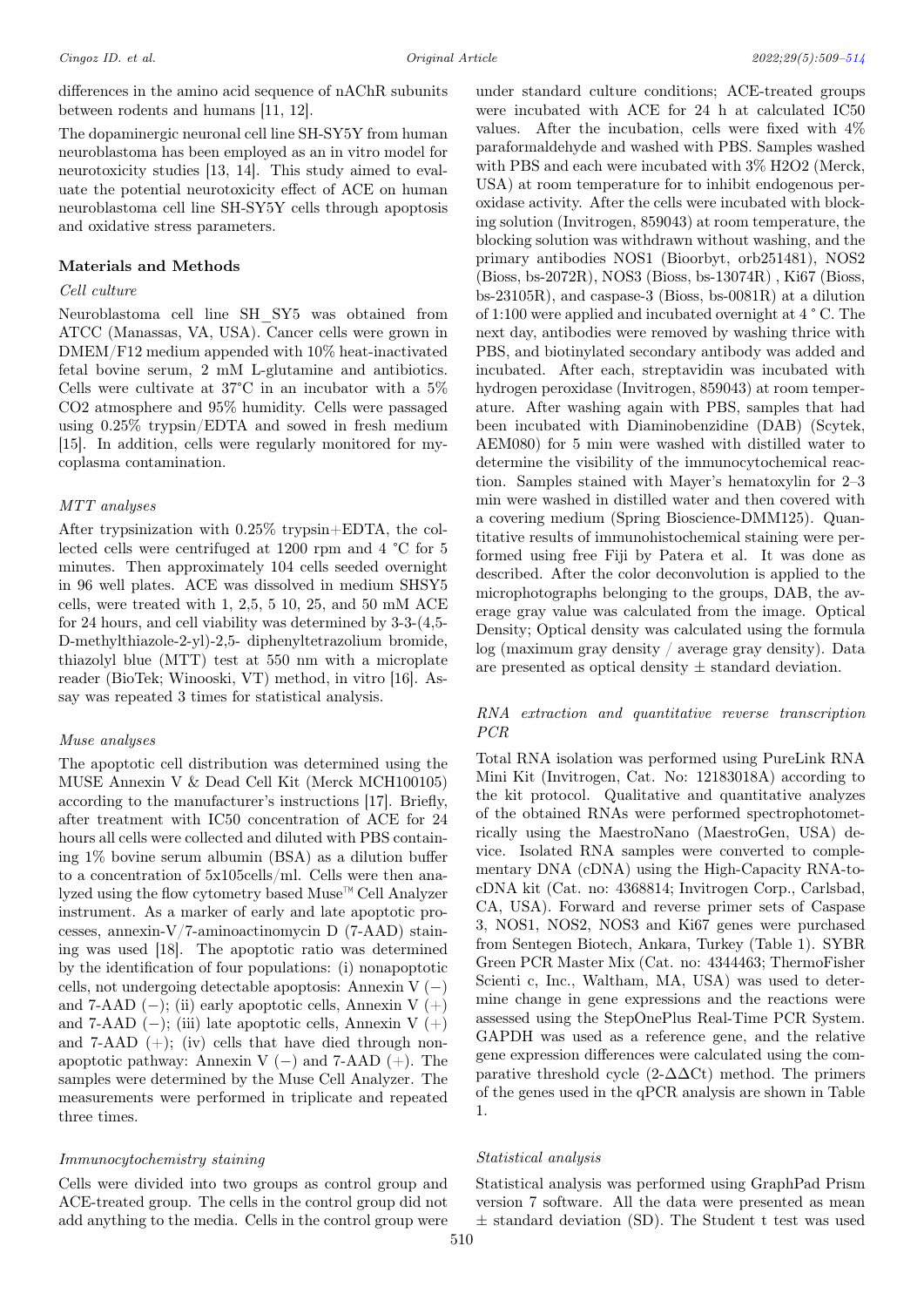|  | <b>Table 1.</b> Sequences of primers for RT-PCR. |  |  |  |  |  |
|--|--------------------------------------------------|--|--|--|--|--|
|--|--------------------------------------------------|--|--|--|--|--|

| <b>Target Genes</b> | Forward Primer            | Reverse Primer             |  |  |
|---------------------|---------------------------|----------------------------|--|--|
| Caspase 3           | 5'CCTCAGAGAGACATTCATGG3'  | 5'GCAGTAGTCGCCTCTGAAGA3'   |  |  |
| $Ki-67$             | 5'CTGCCTCAGATGGCTCAAAGA3' | 5'GAAGACTTCGGTTCCCTGTAAC3' |  |  |
| NOS <sub>1</sub>    |                           |                            |  |  |
| nNOS                | 5'CATCAGGCACCCCAAGTT3'    | 5'CAGCAGCATGTTGGACACA3'    |  |  |
| NOS <sub>2</sub>    |                           |                            |  |  |
| iNOS                | 5'CTTTGCCACGGACGAGAC3'    | 5'TCATTGTACTCTGAGGGCTGAC3' |  |  |
| NOS <sub>3</sub>    | 5'GACCCTCACCGCTACAACAT3'  | 5'CTGGCCTTCTGCTCATTTTC3'   |  |  |
| eNOS                |                           |                            |  |  |
| <b>GAPDH</b>        | 5'GGAGAGTGTTTCCTCGTCCC3'  | 5'ATGAAGGGGTCGTTGATGGC3'   |  |  |

Table 2. Relative mRNA values

|                  | Control |         | <b>ACE</b> |         |  |
|------------------|---------|---------|------------|---------|--|
|                  | Mean    | Std     | Mean       | Std     |  |
| Caspase 3        | 0.03523 | 0.00150 | 0.04153    | 0.00131 |  |
| Ki67             | 0.03520 | 0.00093 | 0.01910    | 0.00111 |  |
| NOS <sub>1</sub> | 0.02081 | 0.00096 | 0.04202    | 0.00170 |  |
| NOS <sub>2</sub> | 0.02686 | 0.00131 | 0.02867    | 0.00077 |  |
| NOS <sub>3</sub> | 0.02955 | 0.00078 | 0.04660    | 0.00099 |  |



Figure 1. The IC50 value for ACE 24 hours

to evaluate differences between the groups.  $P < 0.05$  were considered statistically significant.

## Results

MTT and MUSE analysis were performed to examine the effect on cell viability. Increasing doses of ACE were administered for 24 hours in SHSY5 neuroblastoma cell lines. It was found that increasing doses of ACE concentration decreased cell line viability in direct proportion. The IC50 value for ACE 24 hours was found to be 21.35 mM (Figure 1).

Total apoptosis was found to be 3.2% (1.25% early apoptosis and 1.95% late apoptosis) in the control group. In the ACE treated group, total apoptosis was found to be 48.60% (7.40% early apoptosis and 41.20% late apoptosis) (Figure 2).



Figure 2. Total amount of apoptosis a) control group b) ACE treated group

NOS1, NOS2, NOS3; caspase-3 for assessment of apoptosis; Ki67 immunocytochemical staining was performed to evaluate proliferation, and relative mRNA values of these markers were measured by qRT-PCR analysis method to evaluate the efficacy of ACE on oxidative stress in neuroblastoma cell lines. In SHSY5 cells, the immunoreactivity of NOS1, NOS3, and caspase-3 markers in the ACE-treated group increased statistically significantly compared to the control group; Ki67 immunoreactivity was also found to be decreased  $(p < 0.05)$  (Figure 3-4).

Although there was an increase in NOS2, no statistically significant difference was found ( $p > 0.05$ ). qRT-PCR results were consistent with immunocytochemical findings, and relative mRNA values increased in ACE groups compared to the control group. Ki67 relative mRNA values decreased compared to the control group. The mean and standard deviation values of the OD and relative mRNA of the findings are summarized in tables (Table 2).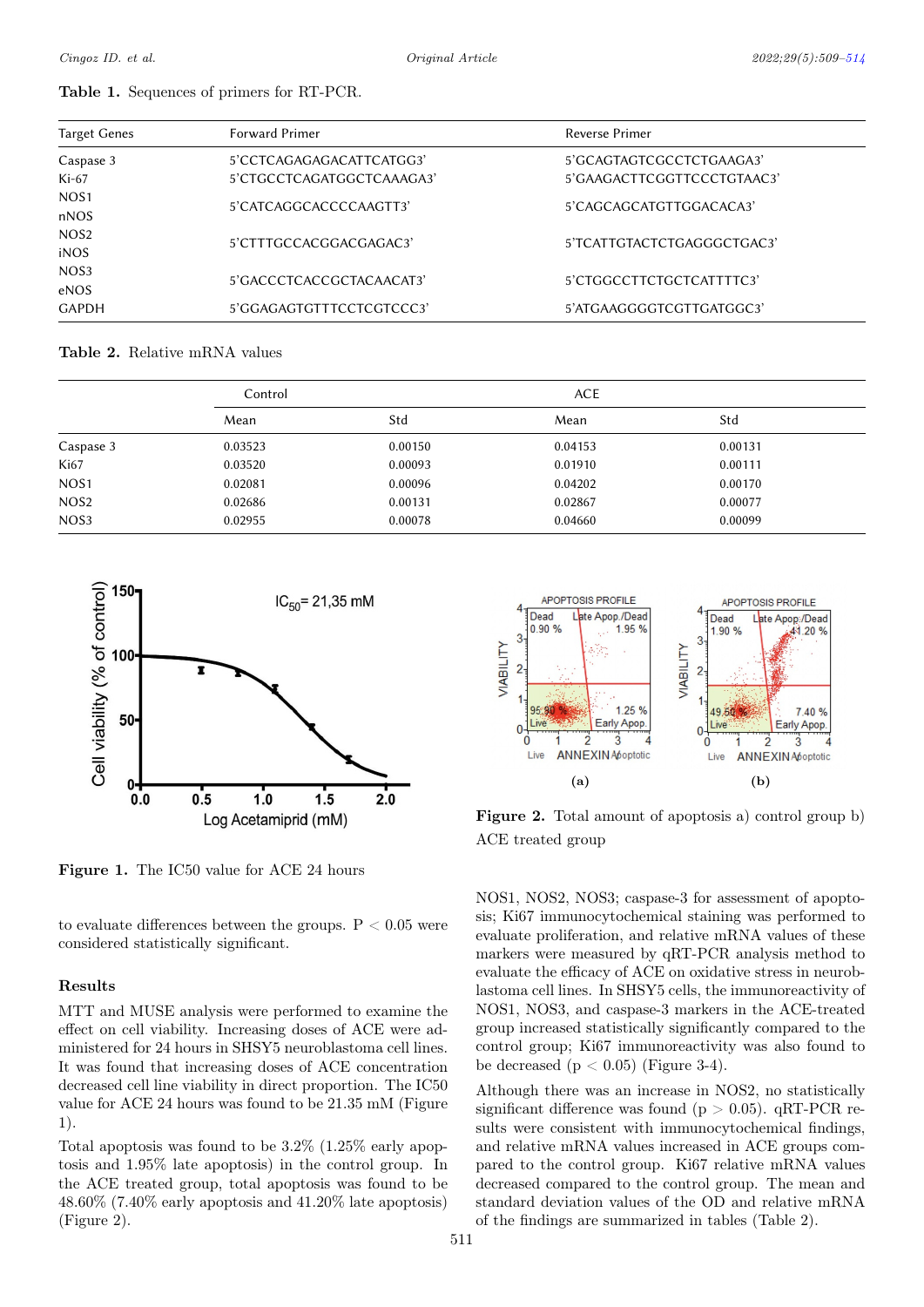



# (e) caspase-3 marker

Figure 3. (a) In SHSY5 cells, the immunoreactivity of NOS1 marker (b) NOS2 marker (c) NOS3 marker (d) Ki67 marker and (e) caspase-3 marker.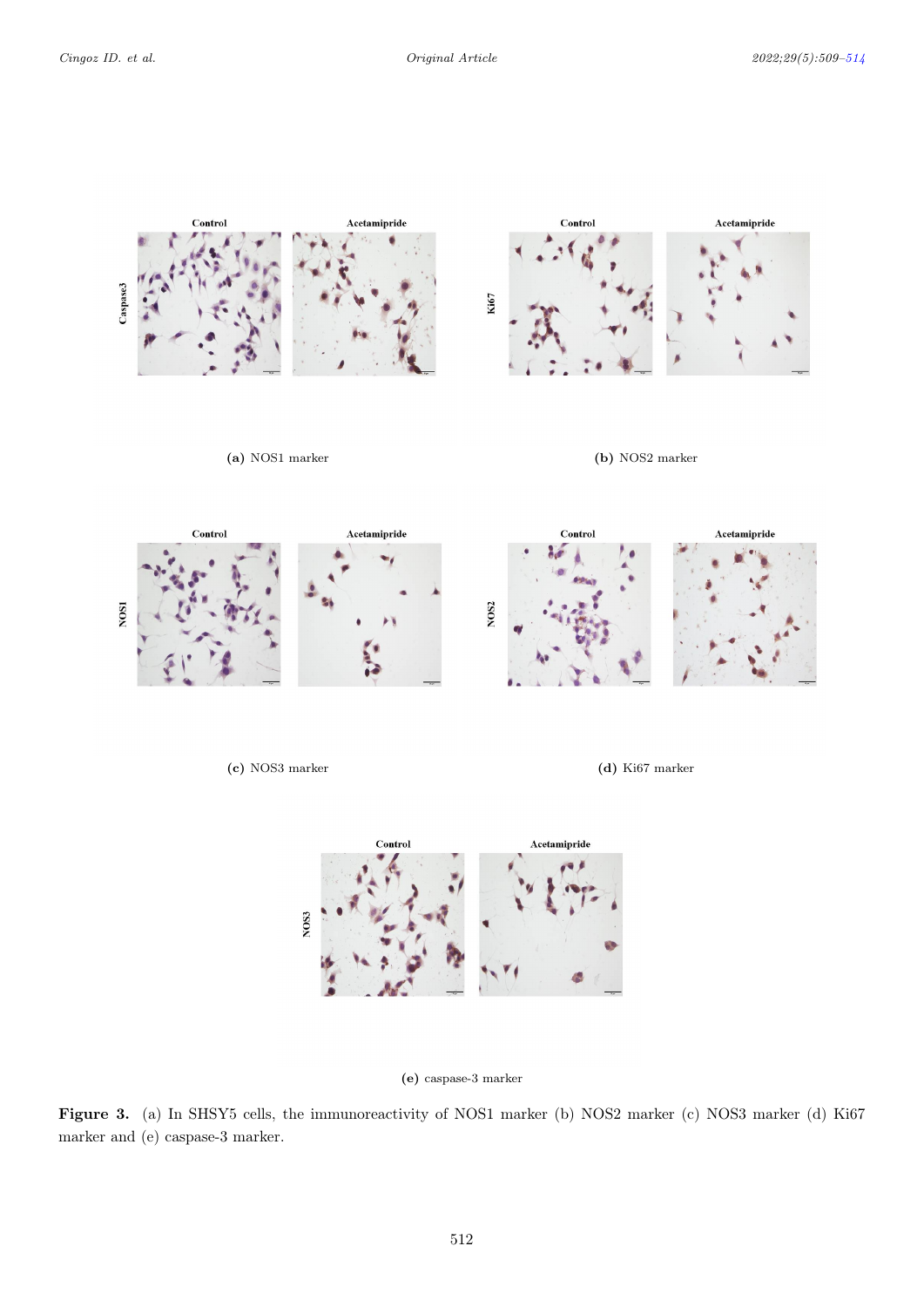<span id="page-4-0"></span>

Figure 4. In SHSY5 cells, the immunoreactivity of NOS1, NOS2, NOS3, Ki67 and caspase-3 markers.

#### Discussion

As nicotinic acetylcholine receptor agonists, neonicotinoids are widely used insecticides introduced to the global market with increasing importance [19]. Neonicotinoids are thought to have a selective binding affinity in the central nervous system of insects and have low toxicity to vertebrate species due to poor penetration of the mammalian blood-brain barrier [6, 20]. However, the high water solubility of neonicotinoids causes accumulation in soil or water [1, 21]. ACE is one of the most widely used neonicotinoids used globally to protect crops from insects [20]. It belongs to a new class of insecticides that reach a high concentration in the body, such as liver, kidney, adrenal, and thyroid glands [22].

The hepatotoxic, reproductive and developmental toxic effects of ACE have been well studied in in vivo animal studies [3, 23]. It has been reported that ACE can cause various changes in brain functions in rats and neurological symptoms in humans [24, 25]. Since inhalation is one of the main routes of exposure for neonicotinoids such as ACE, they can be absorbed in the lung, and then ACE and its metabolites can cross the blood-brain barrier and reach the brain [26]. Therefore, there is increasing evidence for the neurotoxic effects of ACE, and few studies have been conducted on neonicotinoid-induced neurotoxicity in men. Therefore, our study aimed to evaluate the potential neurotoxicity effect of ACE on SH-SY5Y cells through apoptosis and oxidative stress parameters. The dopaminergic neuronal cell line SH-SY5Y from human neuroblastoma has been employed as an in vitro model for neurotoxicity studies [13, 14].

In our study, ACE decreased cell viability depending on the dose, and the IC50 value was calculated as 21.35 mM. In some studies in the literature, the IC50 value of ACE was found to be 2.16 and 6.68 mM in SH-SY5Y and SK-N-SH cells, respectively [27, 28]. On the other hand, the IC50 values of ACE were observed to be less than 1 mM in different cell lines such as human lung fibroblast IMR-90, human placental trophoblast HTR-8/SVneo, and rat adrenal gland pheochromocytoma [29, 30]. The IC50 values and cytotoxic effects of pharmacological agents may vary depending on the cell line used and the method of administration [31-33]. In the light of these data, it can be argued that human nerve cells are more resistant to the cytotoxic effects of ACE.

It has been shown that ACE can cause oxidative damage in various bacteria and disrupt the oxidative state and loss of mitochondrial membrane integrity in the rat reproductive system and brain [34, 35]. Our study found that the immunoreactivity of NOS1 and NOS3 markers in the ACEtreated group in SHSY5 cells increased statistically significantly compared to the control group  $(p < 0.5)$ . This result in our study showed that ACE induced oxidative stress by increasing NOS1 and NOS3 in SH-SY5Y cells. Although there was an increase in NOS2, no statistically significant results were found in immunostaining.

Many studies in the literature have reported the induction of apoptosis in ACE-mediated toxicity [30, 34]. In these studies, Bcl-2 overexpression was also observed in SH-SY5Y cells after exposure to ACE. In our study, it was determined that ACE induced apoptosis by regulating the caspase-3 gene. In addition, in our study, it was observed that the immunoreactivity of Ki67 markers in the ACEtreated group decreased compared to the control group. Ki67 relative mRNA values were decreased compared to the control group. Ki-67 is an important nonhistone nuclear protein used in the determination of cell proliferation index. These results in our study showed that acetamiprid suppressed cell proliferation.

As a result, in our study, acetamiprid suppresses proliferation in SH-SY5Y cells, induces apoptosis, and causes cell toxicity by increasing oxidative stress. We think that larger studies are needed to investigate the toxic effects and mechanisms of acetamiprid in neural cells. In addition, although acetamiprid is thought to be a safe option for controlling harmful agricultural insects, these results show that its widespread use should be strictly controlled.

#### References

- 1. Chen M, Tao L, McLean J, Lu C. Quantitative analysis of neonicotinoid insecticide residues in foods: implication for dietary exposures. J Agric Food Chem. 2014;62(26):6082-6090. Epub 2014/06/17. https://doi.org/10.1021/jf501397m
- 2. Ikenaka Y, Fujioka K, Kawakami T, Ichise T, Bortey-Sam N, Nakayama SMM, et al. Contamination by neonicotinoid insecticides and their metabolites in Sri Lankan black tea leaves and Japanese green tea leaves. Toxicology Reports. 2018;5:744-749. https://doi.org/https://doi.org/10.1016/j.toxrep.2018.06.008
- 3. Kimura-Kuroda J, Komuta Y, Kuroda Y, Hayashi M, Kawano H. Nicotine-like effects of the neonicotinoid insecticides acetamiprid and imidacloprid on cerebellar neurons from neonatal rats. PLoS One. 2012;7(2):e32432. Epub 2012/03/07. https://doi.org/10.1371/journal.pone.0032432
- 4. Gotti C, Zoli M, Clementi F. Brain nicotinic acetylcholine receptors: native subtypes and their relevance. Trends in pharmacological sciences. 2006;27(9):482-491. Epub 2006/08/01. https://doi.org/10.1016/j.tips.2006.07.004
- 5. Dani JA, Bertrand D. Nicotinic acetylcholine receptors and nicotinic cholinergic mechanisms of the central nervous system. Annu Rev Pharmacol Toxicol. 2007;47:699-729. Epub 2006/10/03. https://doi.org/10.1146/annurev.pharmtox.47.120505.105214
- 6. Tomizawa M, Casida JE. Neonicotinoid insecticide toxicology: mechanisms of selective action. Annu Rev Pharmacol Toxicol. 2005;45:247-268. Epub 2005/04/12. https://doi.org/10.1146/annurev.pharmtox.45.120403.095930
- 7. Front Matter. In: Shannon MW, Borron SW, Burns MJ, editors. Haddad and Winchester's Clinical Management of Poisoning and Drug Overdose (Fourth Edition). Philadelphia: W.B. Saunders; 2007. p. iii.